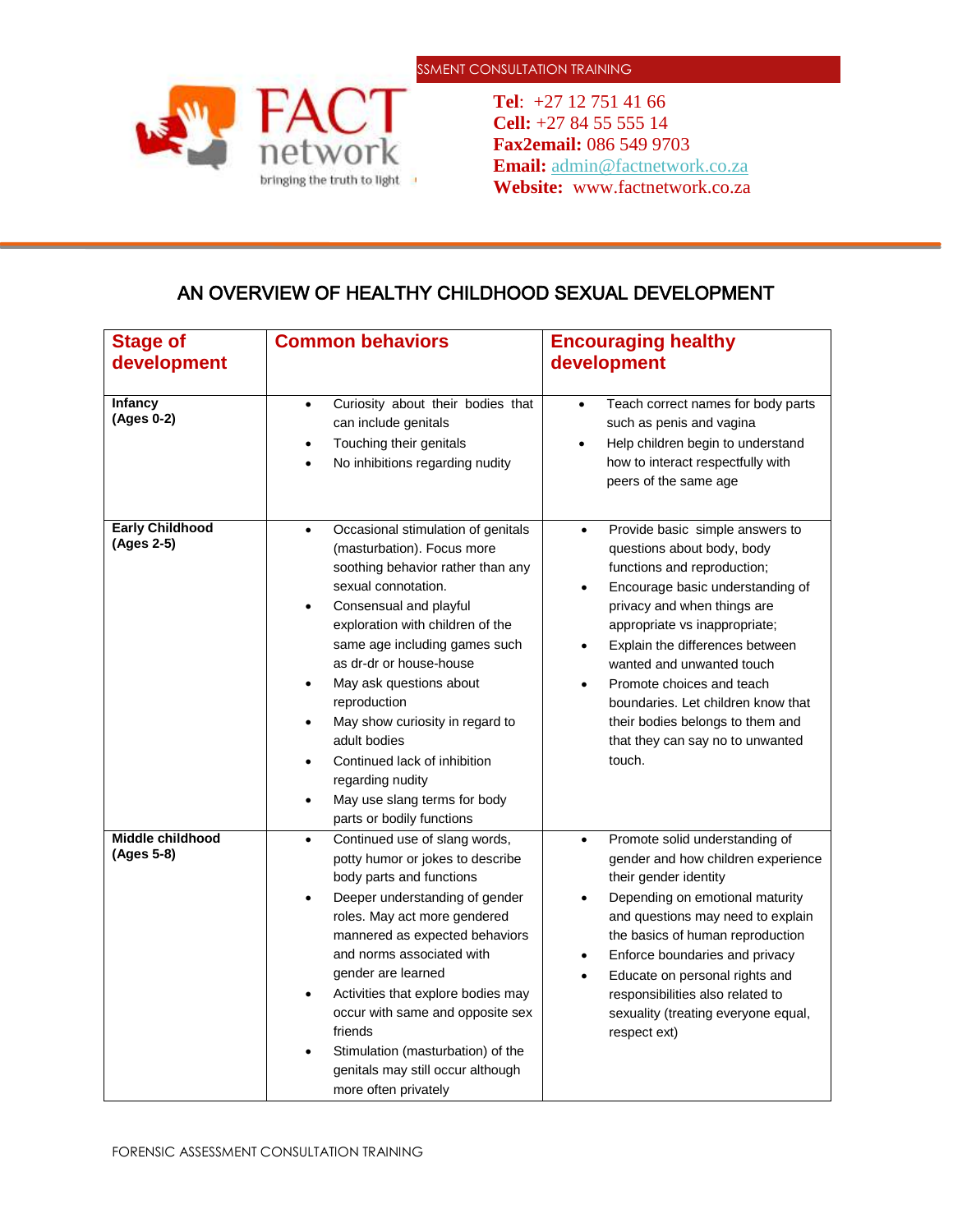## SSMENT CONSULTATION TRAINING



**Tel**: +27 12 751 41 66 **Cell:** +27 84 55 555 14 **Fax2email:** 086 549 9703 **Email:** [admin@factnetwork.co.za](mailto:admin@factnetwork.co.za) **Website:** www.factnetwork.co.za

| <b>Late Childhood</b><br>Provide information about the<br>As puberty begins an increase<br>$\bullet$<br>$\bullet$<br>(Ages 9-12)<br>need for privacy and<br>physical aspects of puberty and<br>independence is often expressed<br>changes in their bodies;<br>May express curiosity about adult<br>Educate children on the social and<br>$\bullet$<br>$\bullet$<br>bodies<br>emotional aspects of puberty.<br>Normalize emotions and needs they<br>May express curiosity about<br>$\bullet$<br>may be experiencing<br>sexual intimacy and reproduction<br>Provide age-appropriate sexuality<br>As social norms and boundaries<br>٠<br>$\bullet$<br>information and basic information<br>become clearer, stimulation of<br>about sexual behavior and sexually<br>genitals (masturbation) are likely<br>transmitted infections<br>to occur in private<br>Encourage critical thinking and<br>٠<br>building skills to differentiate fact<br>from fiction in media images and<br>representations of sexuality<br>Support them in understanding that<br>they have both rights and |
|-----------------------------------------------------------------------------------------------------------------------------------------------------------------------------------------------------------------------------------------------------------------------------------------------------------------------------------------------------------------------------------------------------------------------------------------------------------------------------------------------------------------------------------------------------------------------------------------------------------------------------------------------------------------------------------------------------------------------------------------------------------------------------------------------------------------------------------------------------------------------------------------------------------------------------------------------------------------------------------------------------------------------------------------------------------------------------|
| responsibilities<br>Encourage healthy friendships with<br>the opposite sex.                                                                                                                                                                                                                                                                                                                                                                                                                                                                                                                                                                                                                                                                                                                                                                                                                                                                                                                                                                                                 |

## **Behavior falling within healthy sexual development has the following characteristics:**

- Playful, curious, mutual consent with the focus on age-appropriate exploration;
- With a child of similar age and development and not with a much older or much younger child;
- No threat, intimidation, bribery or aggression involved;
- Occurs occasionally and does not interfere with other activities or developmental tasks;
- When boundaries are placed on the behavior or adults ask children to stop they usually do and the behavior decrease;
- Behavior does not cause any physical or emotional harm to self or others.